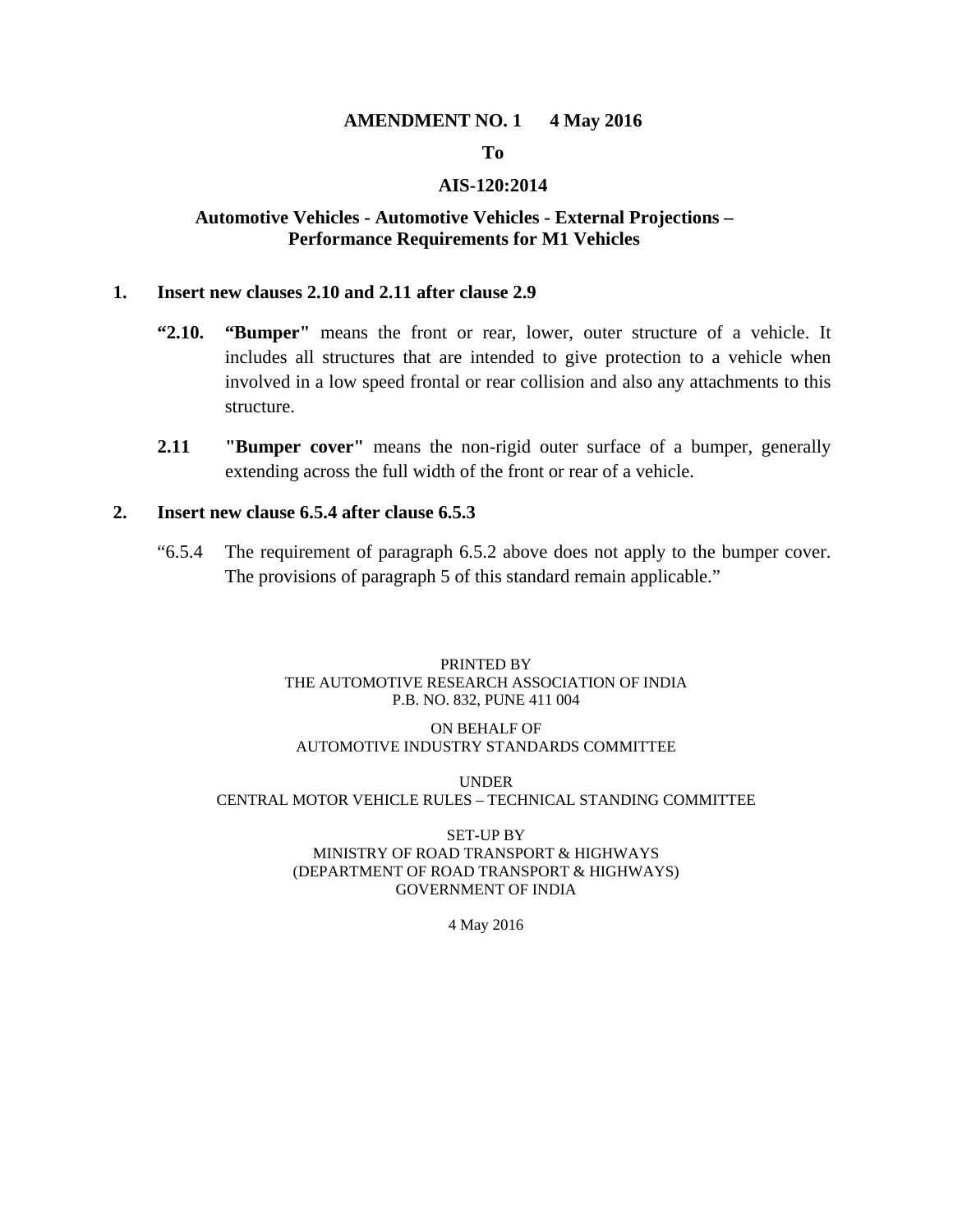# **AUTOMOTIVE INDUSTRY STANDARD**

# **Automotive Vehicles - External Projections -Performance Requirements for M1 Vehicles**

PRINTED BY THE AUTOMOTIVE RESEARCH ASSOCIATION OF INDIA P.B. NO. 832, PUNE 411 004

ON BEHALF OF AUTOMOTIVE INDUSTRY STANDARDS COMMITTEE

UNDER

CENTRAL MOTOR VEHICLE RULES – TECHNICAL STANDING COMMITTEE

SET-UP BY

MINISTRY OF ROAD TRANSPORT & HIGHWAYS (DEPARTMENT OF ROAD TRANSPORT & HIGHWAYS) GOVERNMENT OF INDIA

September 2014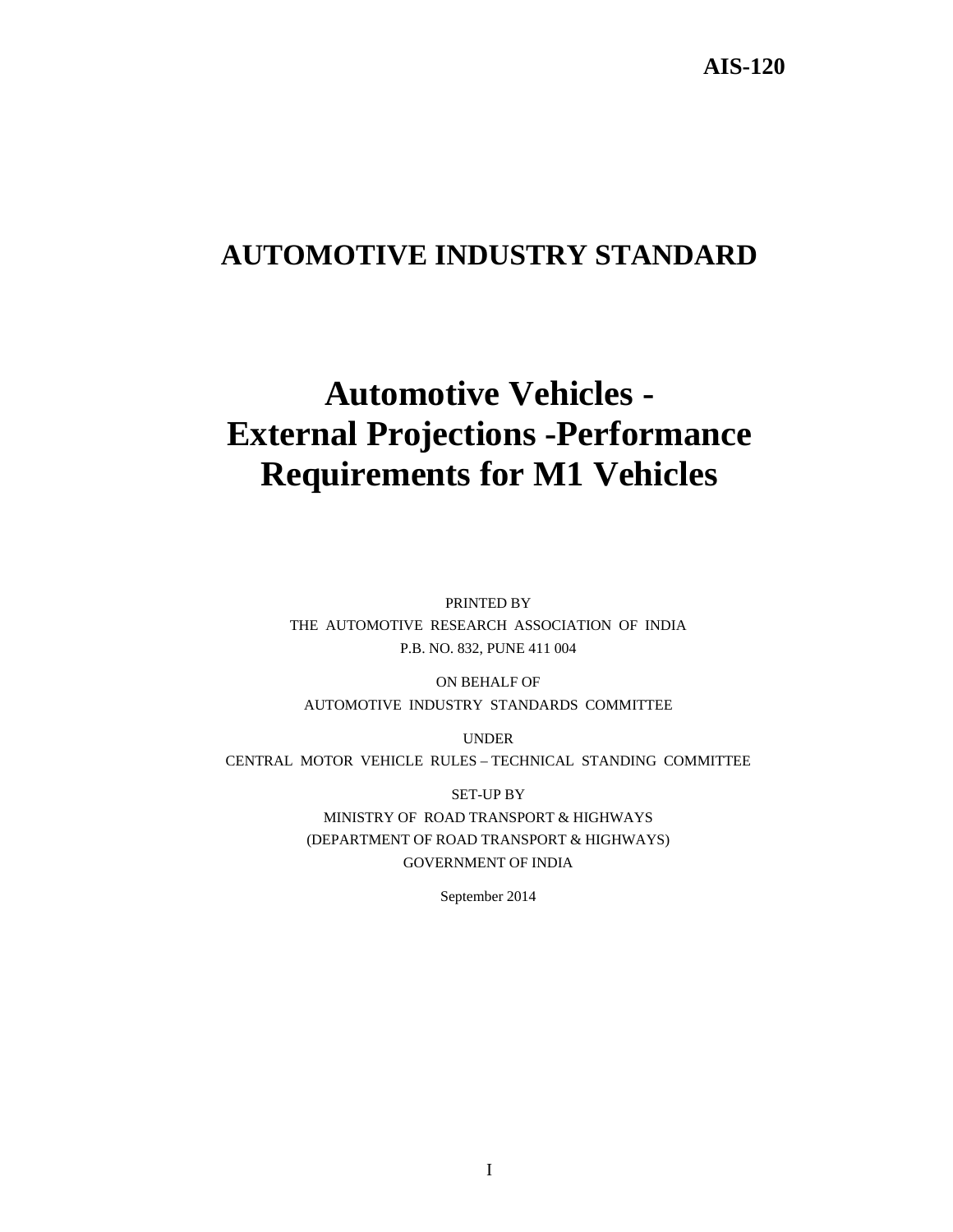| Sr.<br>No. | Corrigenda.             | Amendment | <b>Revision</b> | <b>Date</b> | <b>Remark</b> | Misc. |
|------------|-------------------------|-----------|-----------------|-------------|---------------|-------|
|            |                         |           |                 |             |               |       |
|            |                         |           |                 |             |               |       |
|            |                         |           |                 |             |               |       |
|            |                         |           |                 |             |               |       |
|            |                         |           |                 |             |               |       |
|            |                         |           |                 |             |               |       |
|            |                         |           |                 |             |               |       |
|            |                         |           |                 |             |               |       |
|            |                         |           |                 |             |               |       |
|            |                         |           |                 |             |               |       |
|            |                         |           |                 |             |               |       |
|            |                         |           |                 |             |               |       |
|            | <b>General remarks:</b> |           |                 |             |               |       |

# **Status chart of the standard to be used by the purchaser for updating the record**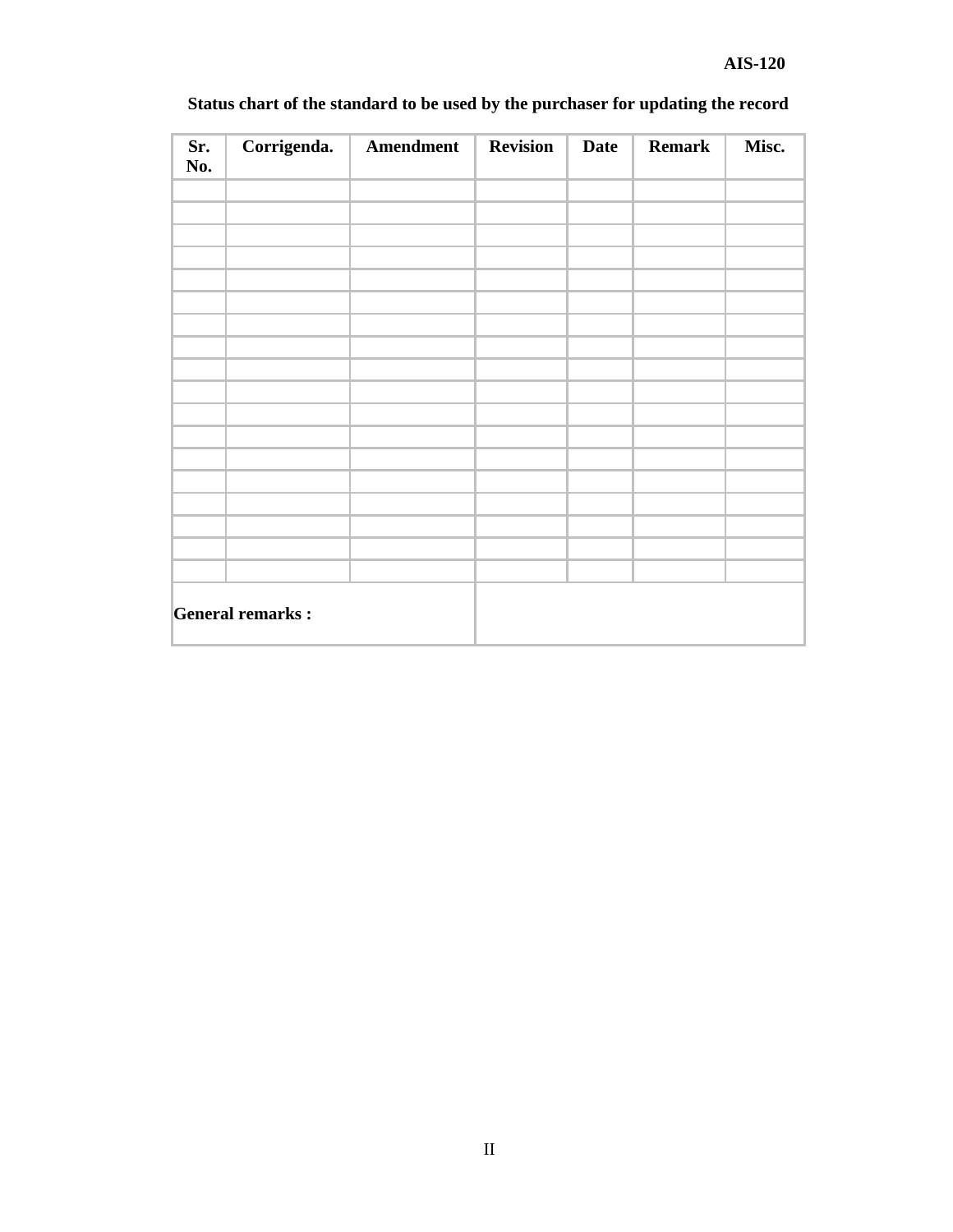#### **INTRODUCTION**

- 0.0 The Government of India felt the need for a permanent agency to expedite the publication of standards and development of test facilities in parallel when the work on the preparation of the standards is going on, as the development of improved safety critical parts can be undertaken only after the publication of the standard and commissioning of test facilities. To this end, the erstwhile Ministry of Surface Transport (MOST) has constituted a permanent Automotive Industry Standards Committee (AISC) vide order No.RT-11028/11/97-MVL dated September 15, 1997. The standards prepared by AISC will be approved by the permanent CMVR Technical Standing Committee (CTSC). After approval, the Automotive Research Association of India, (ARAI), Pune, being the Secretariat of the AIS Committee, has published this standard. For better dissemination of this information ARAI has published this document on their Web site.
- 0.1 Previously IS-13942:1994 covering performance requirements regarding Exterior projections were implemented in 1998 vide S.O. 873 $(E)$  Dt: 15<sup>th</sup> Dec 1997.
- 0.2 UN R26 which was base standard for IS 13942:1994, is revised to 03 series of amendment. Need was felt to revise external projection standard for M1 category, as latest design and styling trends supported in UN Regulation can be brought in Indian products, also latest UN has clarity about interpretational issues and further UN covers all the external components of the vehicle which are likely to cause injury to the other road users like – Luggage racks, roof rails etc. Hence, it was decided in 40<sup>th</sup> AISC Meeting to formulate new AIS on External Projections of M1 category of vehicles.
- 0.3 This standard (AIS-120) is based on the UN Regulation 26 Revision.3 (Supplement 01 to 03 series of amendments, Date of entry into force 11 June 2007) Uniform Provisions Concerning the Approval of : Vehicles with regard to their External Projections.
- 0.4 While preparing this standard attempt has been made to align with the above UN document. However, certain changes were necessary in the Indian context.
- 0.5 The AISC panel and Automotive Industry Standards Committee (AISC) responsible for preparation of this standard are given in Annex C and Annex D respectively.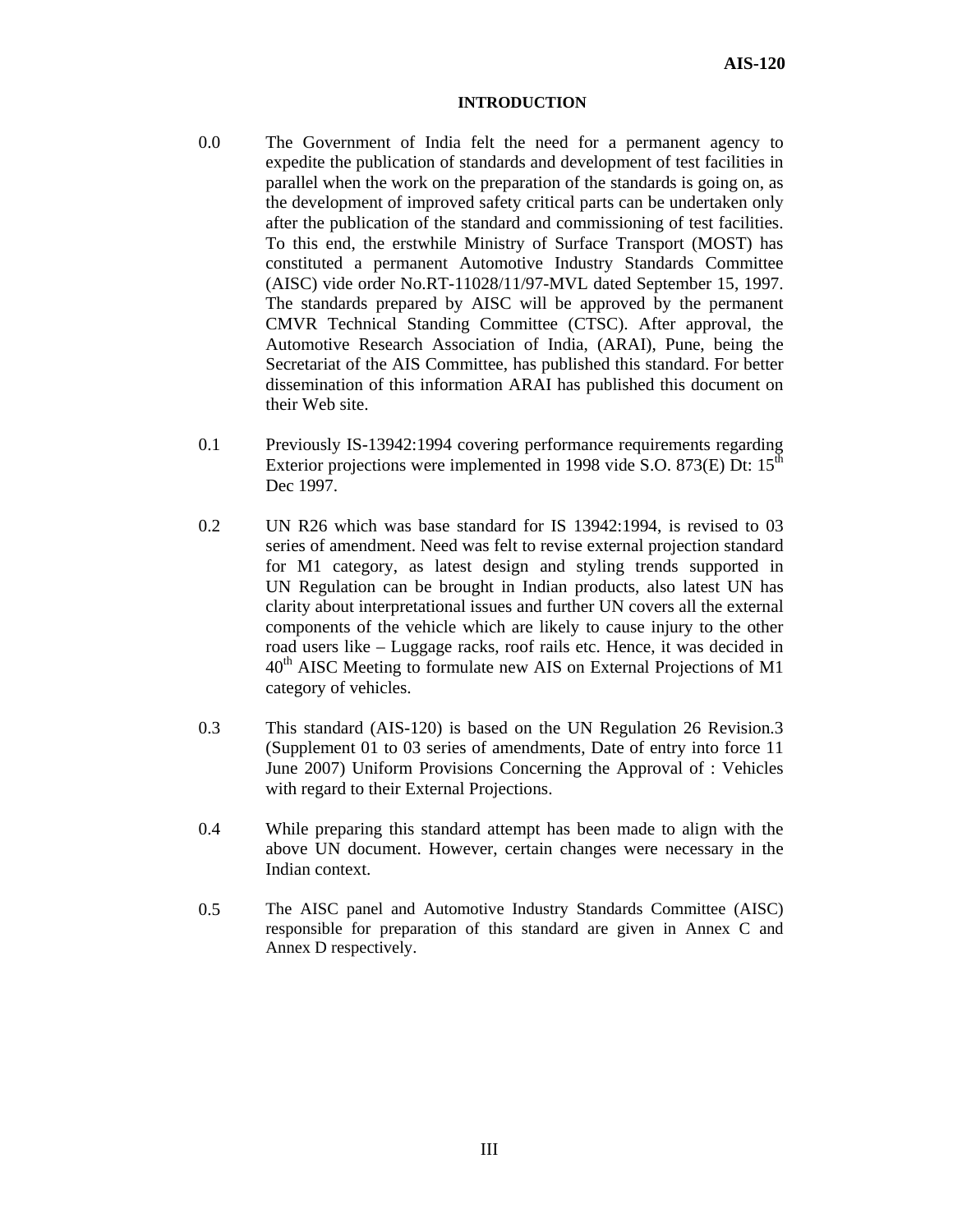| Paragraph<br>No.       | <b>Contents</b>                                                                  | Page<br>No. |  |  |  |
|------------------------|----------------------------------------------------------------------------------|-------------|--|--|--|
| $\mathbf{1}$ .         | Scope                                                                            | 1/18        |  |  |  |
| 2.                     | Definitions                                                                      | 1/18        |  |  |  |
| 3.                     | References                                                                       | 3/18        |  |  |  |
| 4.                     | Application for approval                                                         | 3/18        |  |  |  |
| 5.                     | General specifications                                                           | 3/18        |  |  |  |
| 6.                     | Particular specifications                                                        | 4/18        |  |  |  |
| 7.                     | Extension of approvals                                                           | 10/18       |  |  |  |
| 8.                     | <b>Transitional provisions</b>                                                   | 11/18       |  |  |  |
| 9.                     | Amendments to UN Regulations after the level described in<br>0.3 of introduction | 11/18       |  |  |  |
| <b>List of Annexes</b> |                                                                                  |             |  |  |  |
| Annex A                | Method of determining the dimensions of projections and gaps                     | 12/18       |  |  |  |
| Annex B                | Technical Information to be submitted by Vehicle manufacturer                    | 16/18       |  |  |  |
| Annex C                | Composition of the panel which carried out the necessary<br>detailed work        | 17/18       |  |  |  |
| Annex D                | Composition of the committee responsible for preparation of<br>this standard     | 18/18       |  |  |  |

#### **Automotive Vehicles - External Projections - Performance Requirements for M1 Vehicles**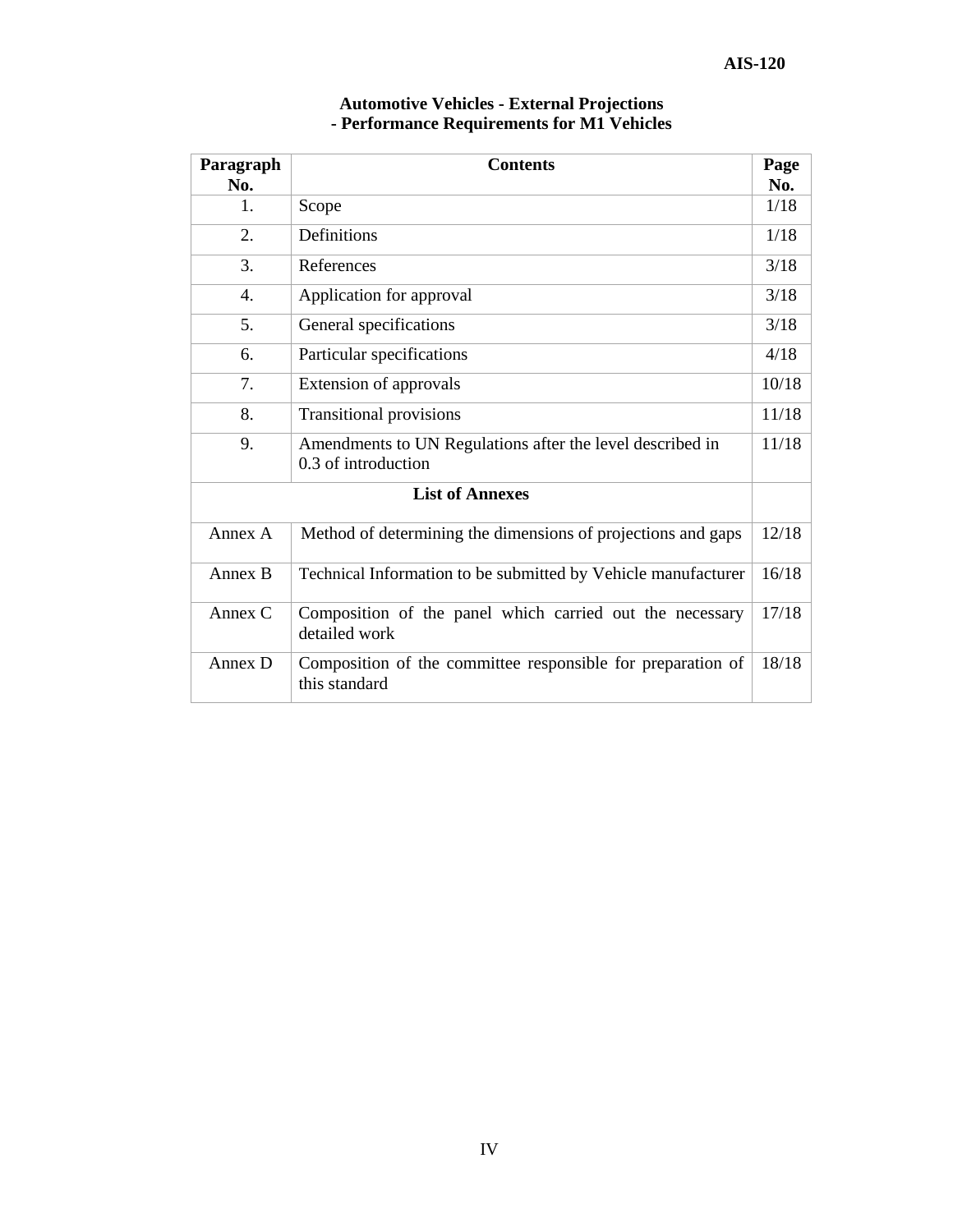# **Automotive Vehicles - External Projections - Performance requirements for M1 Vehicles**

#### **1. SCOPE**

- 1.1 This standard applies to external projections of category M1 vehicles as per AIS-053: 2005 as amended from time to time. It does not apply to exterior rear view mirrors or to the ball of towing devices.
- 1.2 The purpose of this standard is to reduce the risk or seriousness of bodily injury to a person hit by the bodywork or brushing against it in the event of a collision. This is valid both when the vehicle is stationary and in motion.
- 1.3 However, at the request of the vehicle manufacturer, vehicles of Category N1 and M2 which are derived from M1 can be type approved as per this standard.

#### **2. DEFINITIONS**

For the purpose of this standard:

- 2.1 **"Vehicle type"** means a category of motor vehicles which do not differ in such essential respect as, shape or materials of the external surface.
- 2.2 **"External surface"** means the outside of the vehicle and including the bonnet, the lid of the luggage compartment, the doors, the wings, the roof, the lighting and light-signalling devices and the visible strengthening components.
- 2.3 **"Floor line"** means the line determined as follows:

Successively position round a laden vehicle a cone with a vertical axis, the height of which is not defined, and with a half angles of 30 degree in such a way that it contacts, constantly and as low as possible, the external surface of the vehicle. The floor line is the geometric trace of these points of contact.

In determining the floor line, the jacking points, exhaust pipes or wheels shall not be taken into consideration.

The gaps of the wheel arches are assumed to be filled in by an imaginary surface forming a smooth continuation of the surrounding external surface.

At both ends of the vehicle the bumper shall be taken into consideration when establishing the floor line. Dependent upon the particular vehicle the floor line trace may occur at the bumper section extremity or at the body panel below the bumper. Where two or more points of contact occur simultaneously, the lower point of contact shall be used to determine the floor line.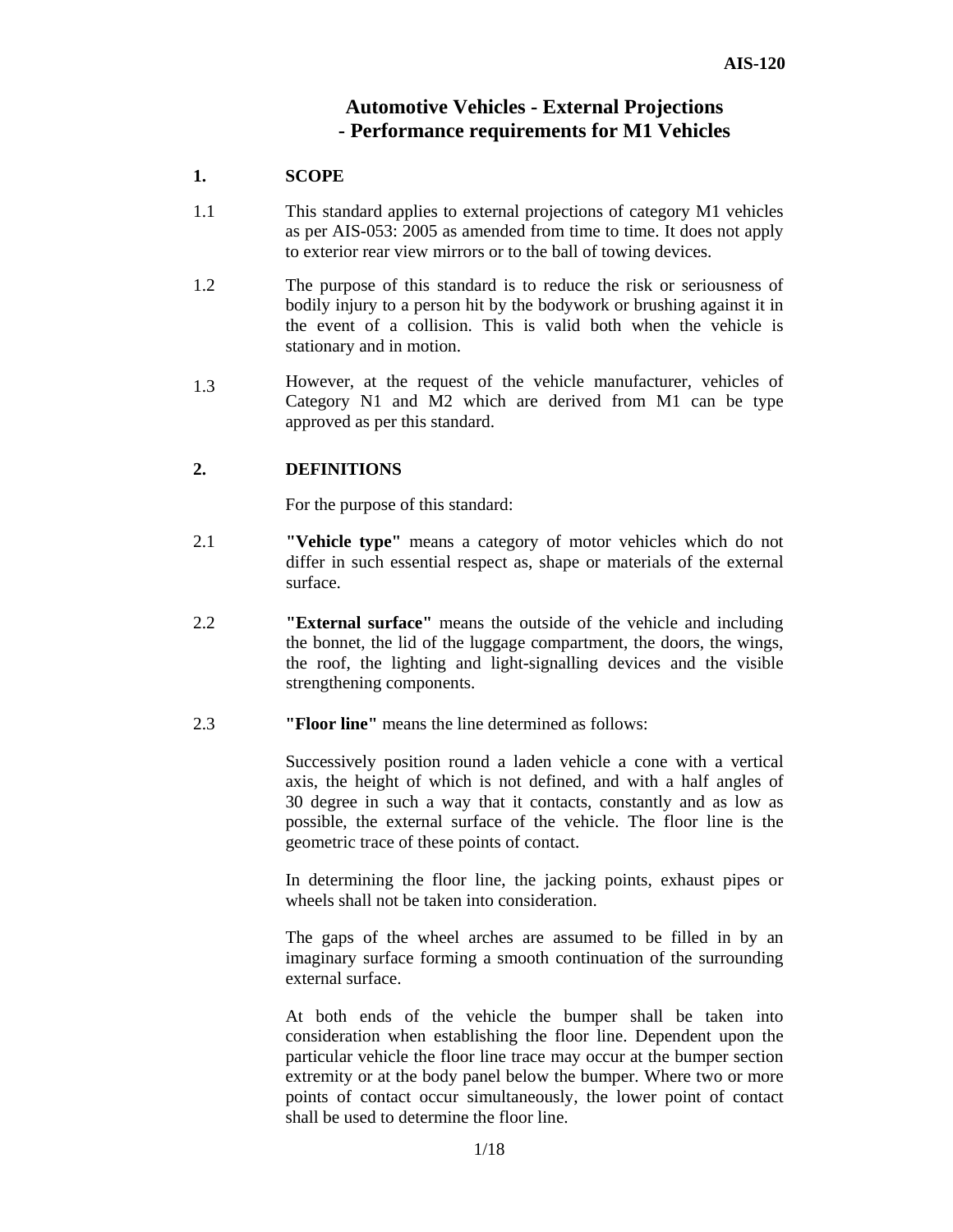- 2.4 **"Radius of curvature"** means the radius of the arc of a circle which comes closest to the rounded form of the component under consideration.
- 2.5 **"Laden vehicle"** means the vehicle laden to the maximum permitted technical mass. Vehicles equipped with hydro-pneumatic, hydraulic or pneumatic suspension or a device for automatic leveling according to load shall be tested with the vehicle in the most adverse normal running condition specified by the manufacturer.
- 2.6 **"Extreme outer edge"** of the vehicle means, in relation to the sides of the vehicle, the plane parallel to the median longitudinal plane of the vehicle coinciding with its outer lateral edge, and, in relation to the front and rear ends, the perpendicular transverse plane of the vehicle coinciding with its outer front and rear edges, account not being taken of the projection :
- 2.6.1 of tyres near their point of contact with the ground, and connections for tyre pressure gauges;
- 2.6.2 of any anti-skid devices which may be mounted on the wheels;
- 2.6.3 of rear-view mirrors;
- 2.6.4 of side direction indicator lamps, end outline marker lamps, front and rear position (side) lamps and parking lamps;
- 2.6.5 in relation to the front and rear ends, of parts mounted on the bumpers, of towing devices and of exhaust pipes;
- 2.7 **"The dimension of the projection"** of a component mounted on a panel means the dimension determined by the method described in paragraph A2 of Annex A to this standard.
- 2.8 **"The nominal line of a panel"** means the line passing through the two points represented by the position of the centre of a sphere when its surface makes its first and last contact with a component during the measuring procedure described in paragraph A2.2 of Annex A to this standard.
- 2.9 **"Aerial"** means any device used for transmitting and/or receiving electromagnetic signals.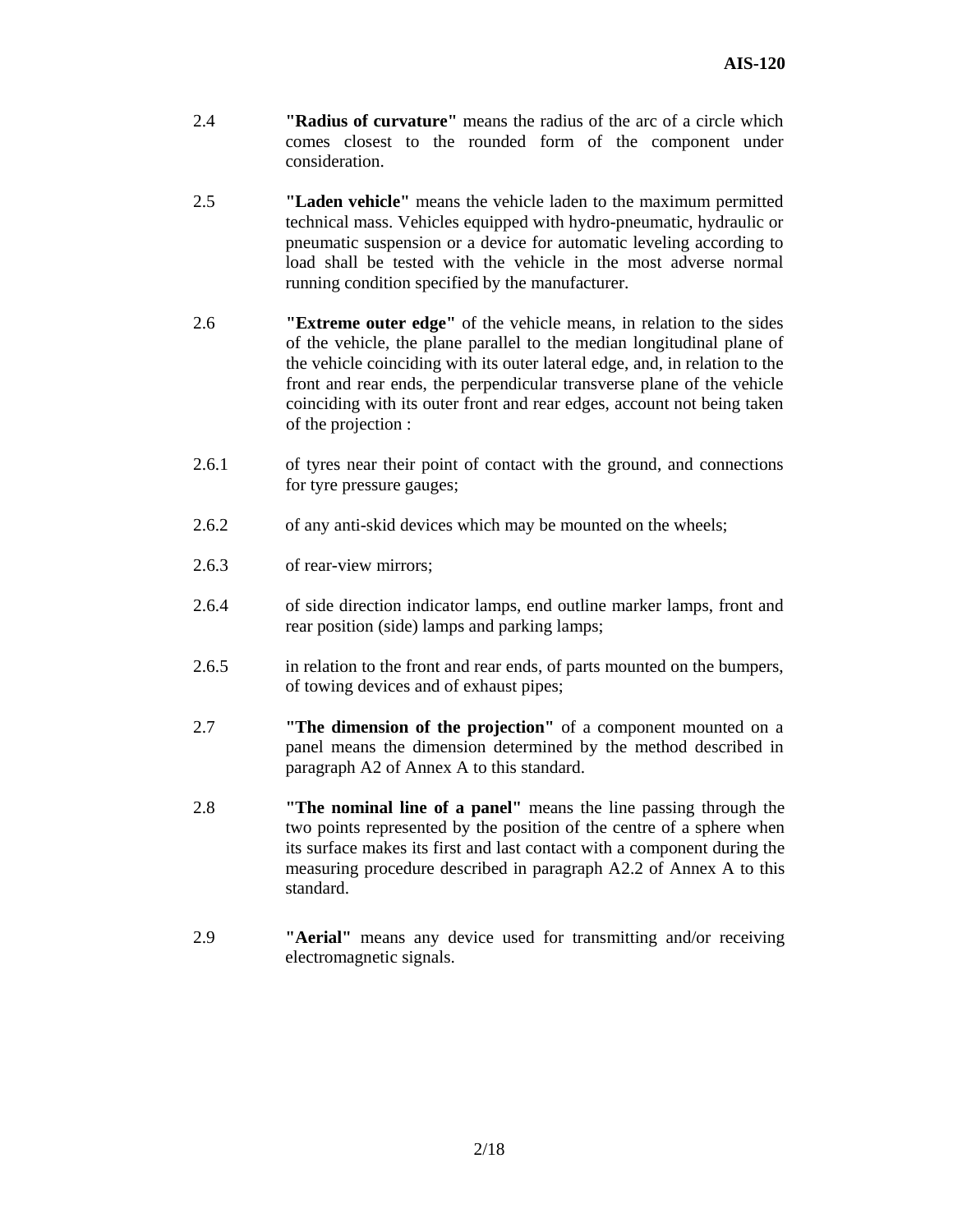#### **3. REFERENCES**

The following standards are necessary adjuncts to this standard.

- 3.1 IS 13942:1994 Automotive Vehicles External Projections Performance requirements
- 3.2 AIS-053: 2005 Automotive Vehicles Types Terminology.
- 3.3 AIS-000: Administrative Procedure to deal with Corrigendum, Amendments or Revisions to AIS, TAP 115/116, CMVR notifications, IS and ISO standards, which are notified under CMVR

# **4. APPLICATION FOR TYPE APPROVAL**

- 4.1 The application for approval of a vehicle type with regard to external projections shall be submitted by the vehicle manufacturer or by his duly accredited representative.
- 4.2 Information to be submitted at the time of applying for Type Approval to this standard shall be as given in Annex B**.**
- 4.3 The application shall be accompanied with requisite number of samples and/or test pieces.

# **5. GENERAL SPECIFICATIONS**

- 5.1 The provisions of this standard shall not apply to those parts of the external surface which, with the vehicle in the laden condition, with all doors, windows and access lids, etc., in the closed position, are either :
- 5.1.1 at a height of more than 2 metres, or
- 5.1.2. below the floor line, or
- 5.1.3. so located that, in their static condition as well as when in operation, they cannot be contacted by a sphere 100 mm in diameter.
- 5.2. The external surface of vehicles shall not exhibit, directed outwards, any pointed or sharp parts or any projections of such shape, dimensions, direction or hardness as to be likely to increase the risk or seriousness of bodily injury to a person hit by the external surface or brushing against it in the event of a collision.
- 5.3. The external surface of vehicles shall not exhibit, directed outwards, any parts likely to catch on pedestrians, cyclists or motor cyclists.
- 5.4. No protruding part of the external surface shall have a radius of curvature less than 2.5 mm. This requirement shall not apply to parts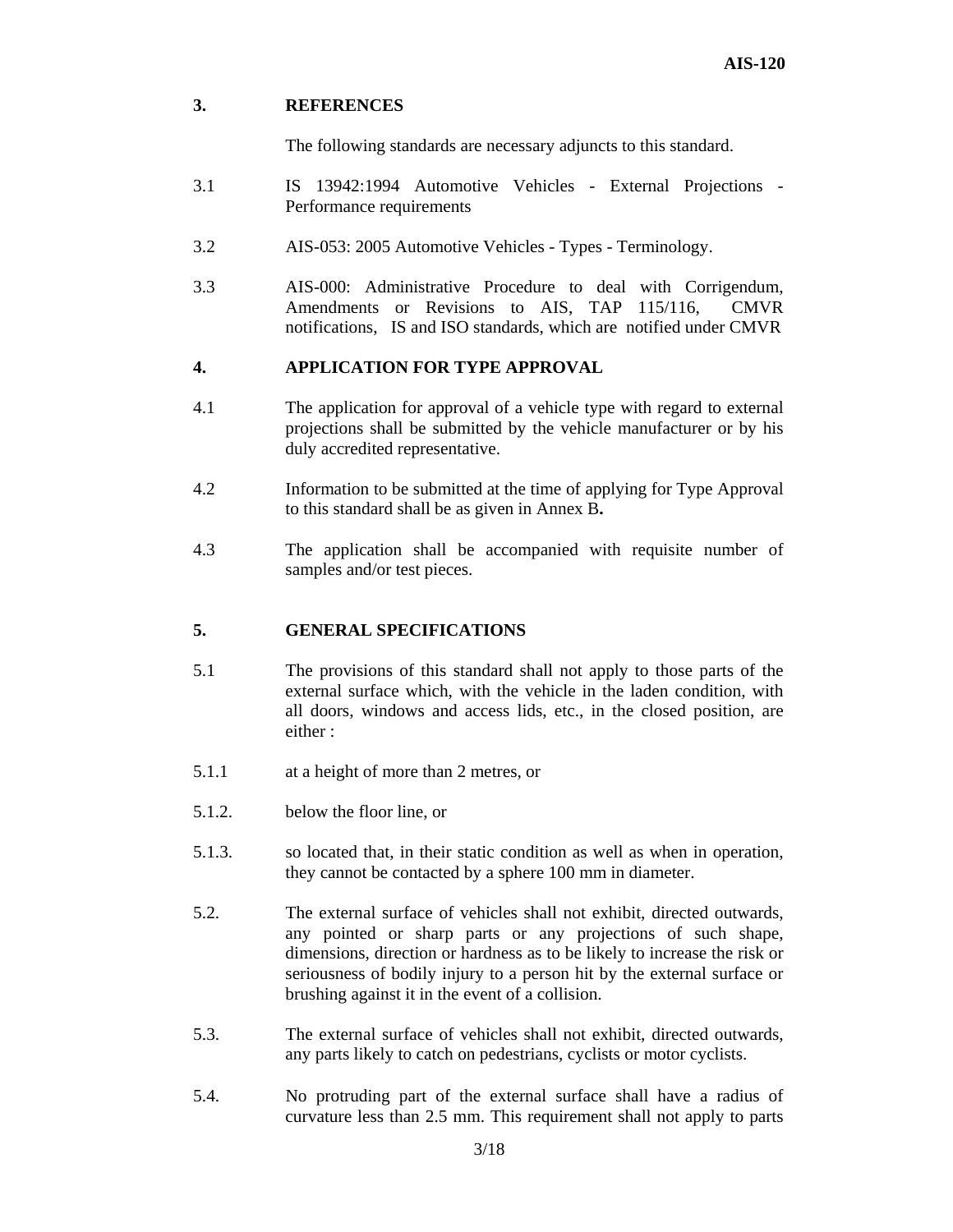of the external surface which protrude less than 5 mm, but the outward facing angles of such parts shall be blunted, save where such parts protrude less than 1.5 mm.

- 5.5. Protruding parts of the external surface, made of a material of hardness not exceeding 60 Shore A, may have a radius of curvature less than 2.5 mm. The hardness measurement shall be taken with the component as installed on the vehicle. Where it is impossible to carry out a hardness measurement by the Shore A procedure, comparable measurements shall be used for evaluation.
- 5.6. The provisions of the above paragraphs 5.1 to 5.5 shall apply in addition to the particular specifications of the following Paragraph 6, except where these particular specifications expressly provide otherwise.

# **6. PARTICULAR SPECIFICATIONS**

#### 6.1. **Ornaments**

- 6.1.1 Added ornaments which project more than 10 mm from their support shall retract, become detached or bend over under a force of 10 daN exerted at their most salient point in any direction in a plane approximately parallel to the surface of which they are mounted. These provisions shall not apply to ornaments on radiator grilles, to which only the general requirements of paragraph 5 shall apply. To apply the 10 daN force a flat-ended ram of not more than 50 mm diameter shall be used. Where this is not possible, an equivalent method shall be used. After the ornaments are retracted, detached or bent over, the remaining projections shall not project more than 10 mm. These projections shall in any case satisfy the provisions of paragraph 5.2. If the ornament is mounted on a base, this base is regarded as belonging to the ornament and not to the supporting surface.
- 6.1.2. Protective strips or shielding on the external surface shall not be subject to the requirements of paragraph 6.1.1 above, however, they shall be firmly secured to the vehicle.

#### 6.2 **Headlights**

6.2.1 Projecting visors and rims shall be permitted on headlights, provided that their projections, as measured in relation to the external transparent surface of the headlight does not exceed 30 mm and their radius of curvature is at least 2.5 mm throughout. In the case of a headlamp mounted behind an additional transparent surface, the projection shall be measured from the outermost transparent surface. The projections shall be determined according to the method described in paragraph A3 of Annex A to this standard.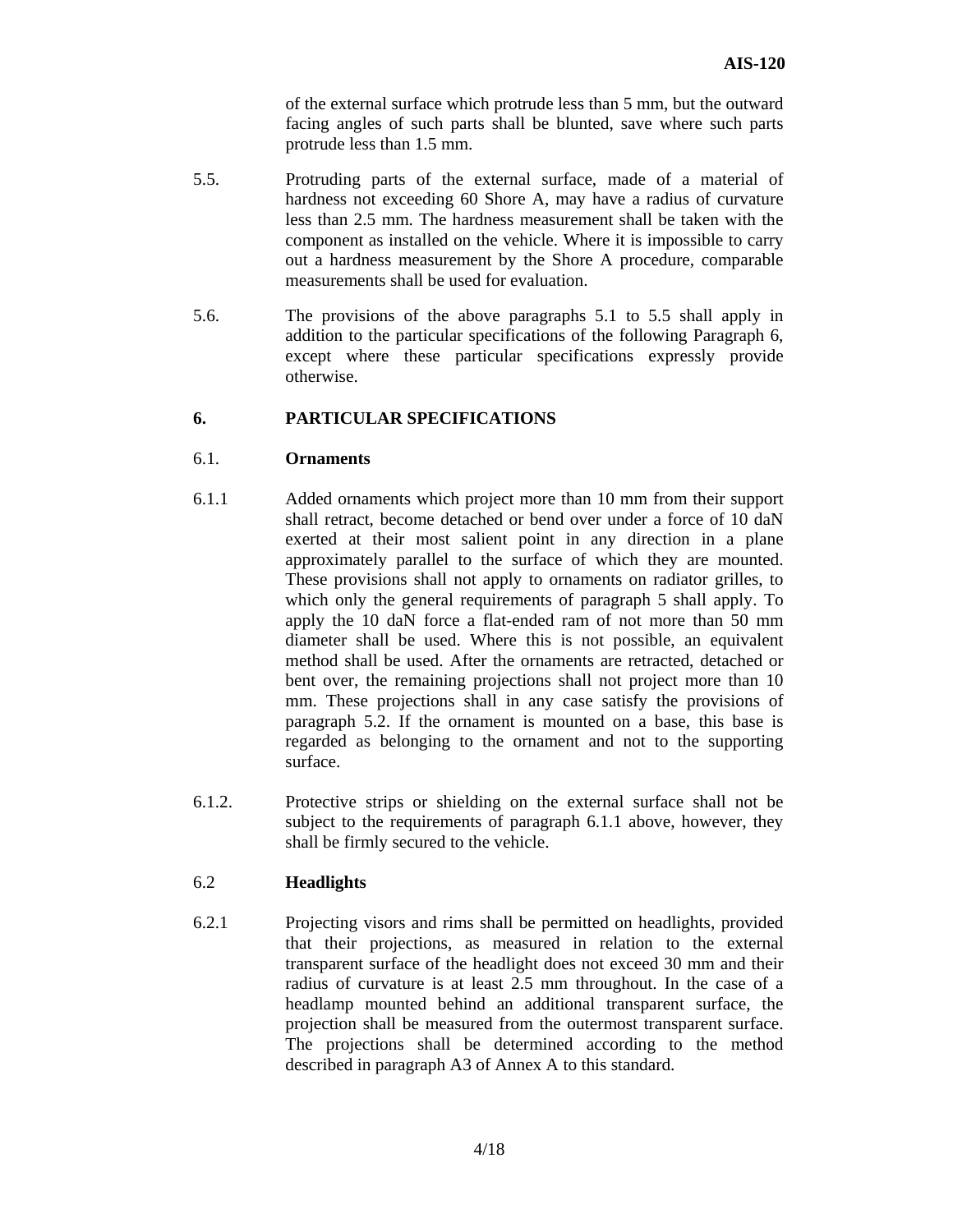- 6.2.2. Retracting headlights shall meet the provisions of paragraph 6.2.1 above in both the operative and retracted positions.
- 6.2.3. The provisions of paragraph 6.2.1 above do not apply to headlamps which are sunk into the bodywork or which are "overhung" by the bodywork, if the latter complies with the requirements of paragraph 6.9.1.

#### 6.3. **Grilles and gaps**

- 6.3.1 The requirements of paragraph 5.4 shall not apply to gaps between fixed or movable elements, including those forming part of air intake or outlet grilles and radiator grilles, provided that the distance between consecutive elements does not exceed 40 mm and provided that the grilles and gaps have a functional purpose. For gaps of between 40 mm and 25 mm the radii of curvature shall be of 1 mm or more. However, if the distance between two consecutive elements is equal to or less than 25 mm, the radii of curvature of external faces of the elements shall not be less than 0.5 mm. The distance between two consecutive elements of grilles and gaps shall be determined according to the method described in paragraph A4 of Annex A to this standard.
- 6.3.2 The junction of the front with the side faces of each element forming a grille or gap shall be blunted.

#### 6.4. **Windscreen wipers**

- 6.4.1. The windscreen wiper fittings shall be such that the wiper shaft is furnished with a protective casing which has a radius of curvature meeting the requirements of paragraph 5.4 above and an end surface area of not less than  $150 \text{ mm}^2$ . In the case of rounded covers, these shall have a minimum projected area of  $150 \text{ mm}^2$  when measured not more than 6.5 mm from the point projecting furthest. These requirements shall also be met by rear window wipers and headlamp wipers.
- 6.4.2**.** Paragraph 5.4 shall not apply to the wiper blades or to any supporting members. However, these units shall be so made as to have no sharp angles or pointed or cutting parts.

#### 6.5. **Bumpers**

6.5.1. The ends of the bumpers shall be turned in towards the external surface in order to minimise the risk of fouling. This requirement is considered to be satisfied if either the bumper is recessed or integrated within the bodywork or the end of the bumper is turned in so that it is not contactable by a 100 mm sphere and the gap between the bumper end and the surrounding bodywork does not exceed 20 mm.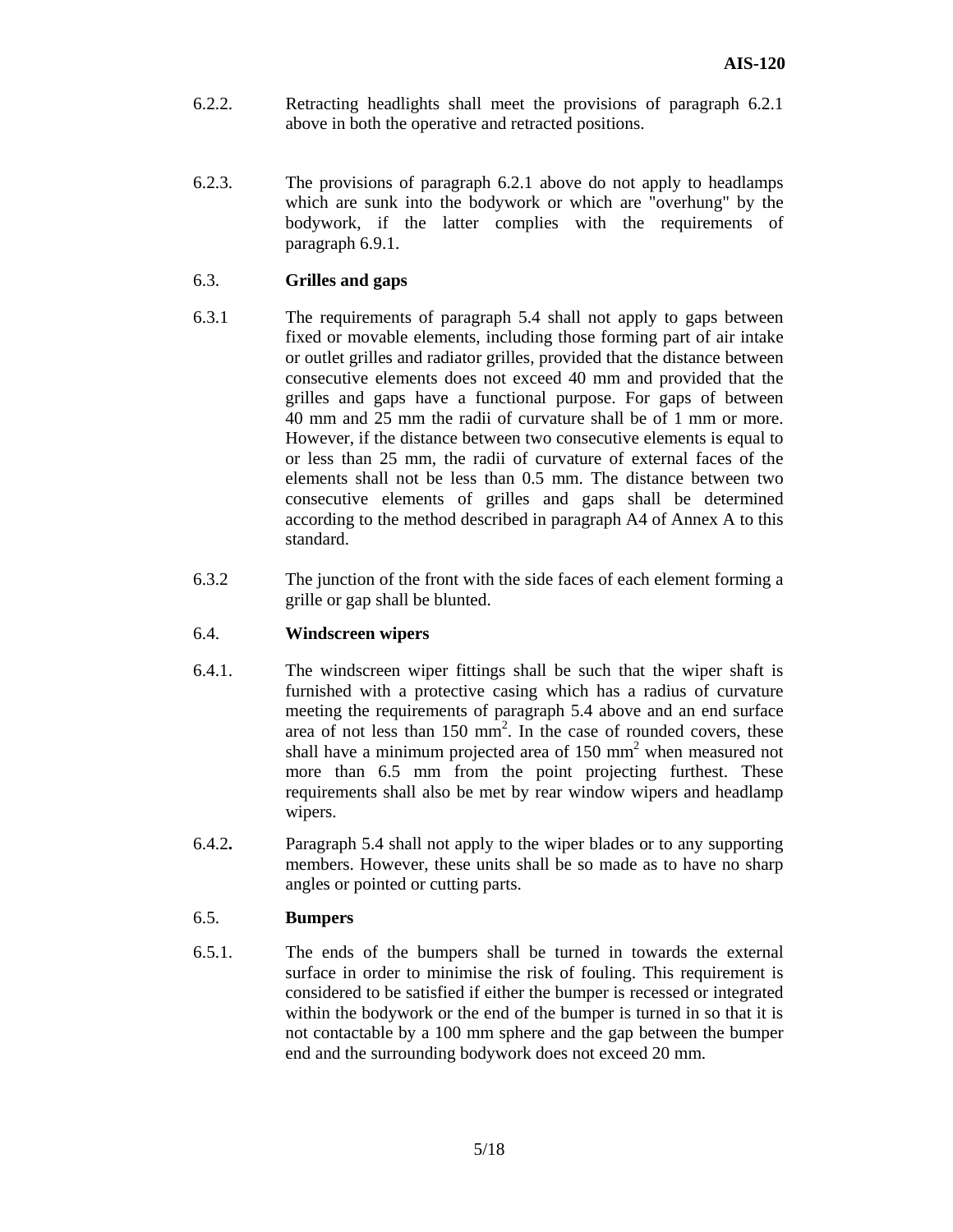6.5.2. If the line of the bumper which corresponds to the outline contour of the car vertical projection is on a rigid surface, that surface shall have a minimum radius of curvature of 5 mm at all its points lying from the contour line to 20 mm inward, and a minimum radius of curvature of 2.5 mm in all other cases. This provision applies to that part of the zone lying from the contour line to 20 mm inward which is situated between and in front (or rear in case of the rear bumper) of tangential points with the contour line of two vertical planes each forming with the longitudinal plane of symmetry of the vehicle an angle of  $15^{\circ}$ (see Figure 1).





6.5.3. The requirement of paragraph 6.5.2. shall not apply to parts on or of the bumper or to bumper insets which have a projection of less than 5 mm, with special reference to joint covers and jets for headlamp washers; but the outward facing angles of such parts shall be blunted, save where such parts protrude less than 1.5 mm.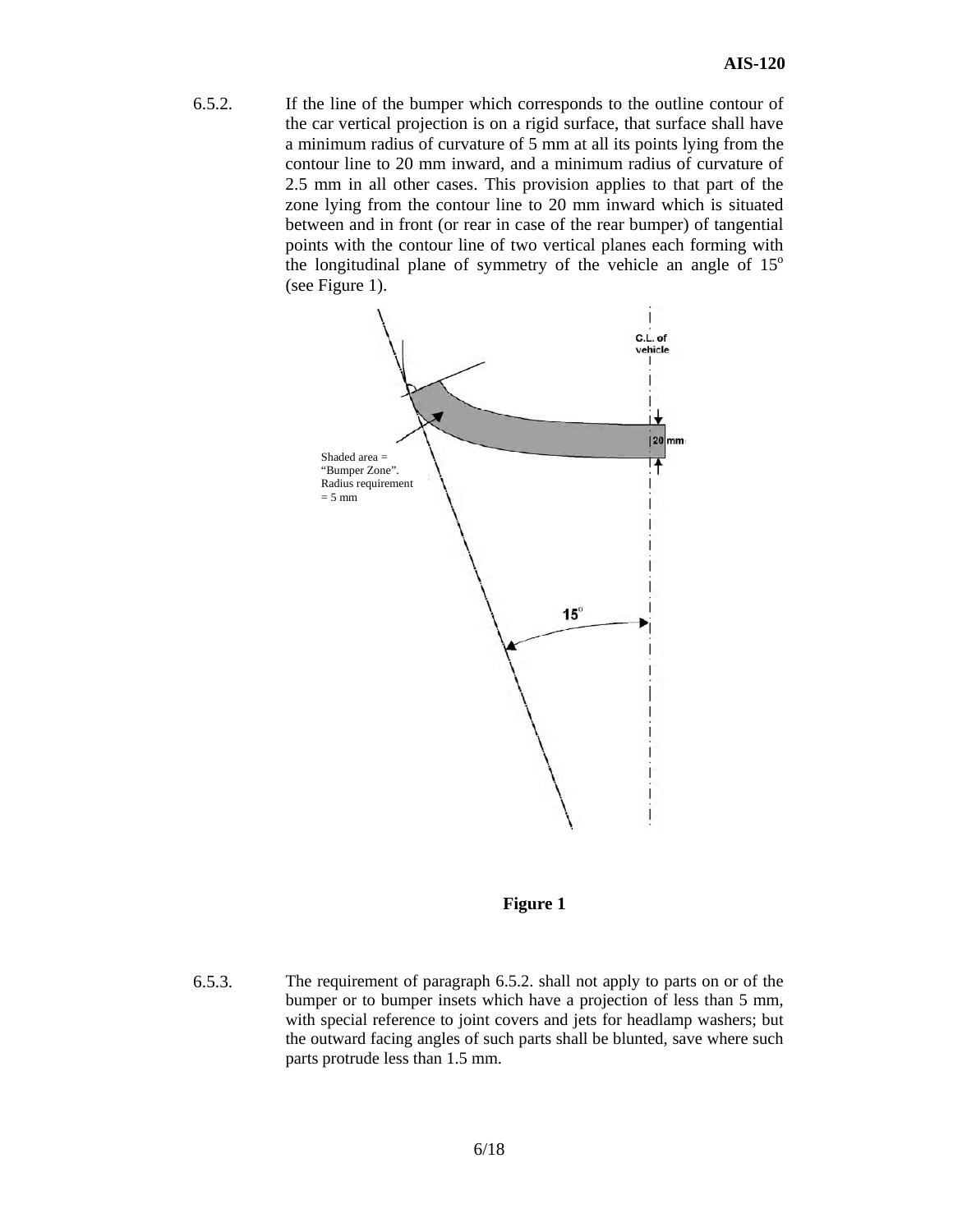#### 6.6. **Handles, Hinges and Push-buttons of Doors, Luggage Compartments and Bonnets, Fuel Tank Filler Caps and Covers :**

- 6.6.1. The projection shall not exceed 40 mm in the case of door or luggage compartment handles and 30 mm in all other cases.
- 6.6.2. If lateral door handles rotate to operate, they shall meet one or other of the following requirements:
- 6.6.2.1. In the case of handles which rotate parallel to the plane of the door, the open end of handles must be directed towards the rear. The end of such handles shall be turned back towards the plane of the door and fitted into a protective surround or be recessed.
- 6.6.2.2. Handles which pivot outwards in any direction which is not parallel to the plane of the door shall, when in the closed position, be enclosed in a protective surround or be recessed. The open end shall face either rearwards or downwards.

Nevertheless, handles which do not comply with this last condition may be accepted if :

- (a) they have an independent return mechanism,
- (b) should the return mechanism fail, they cannot project more than 15 mm,
- (c) they comply, in such opened position, with the provisions of paragraph 5.4., and
- (d) their end surface area, when measured not more than 6.5 mm from the point projecting furthest, is not less than  $150 \text{ mm}^2$ .

#### 6.7. **Wheels, Wheel Nuts, Hub Caps and Wheel Discs**

- 6.7.1. The requirements of paragraph 5.4 shall not apply.
- 6.7.2. The wheels, wheel nuts, hub caps and wheel discs shall not exhibit any pointed or sharp projections that extend beyond the external plane of the wheel rim. Wing nuts shall not be allowed.
- 6.7.3. When the vehicle is travelling in a straight line, no part of the wheels other than the tyres, situated above the horizontal plane passing through their axis of rotation shall project beyond the vertical projection, in a horizontal plane, of the external surface or structure. However, if functional requirements allow, wheel discs which cover wheel and hub nuts may project beyond the vertical projection of the external surface or structure on condition that the radius of curvature of the surface of the projecting part is not less than 30 mm and that the projection beyond the vertical projection of the external surface or structure in no case exceeds 30 mm.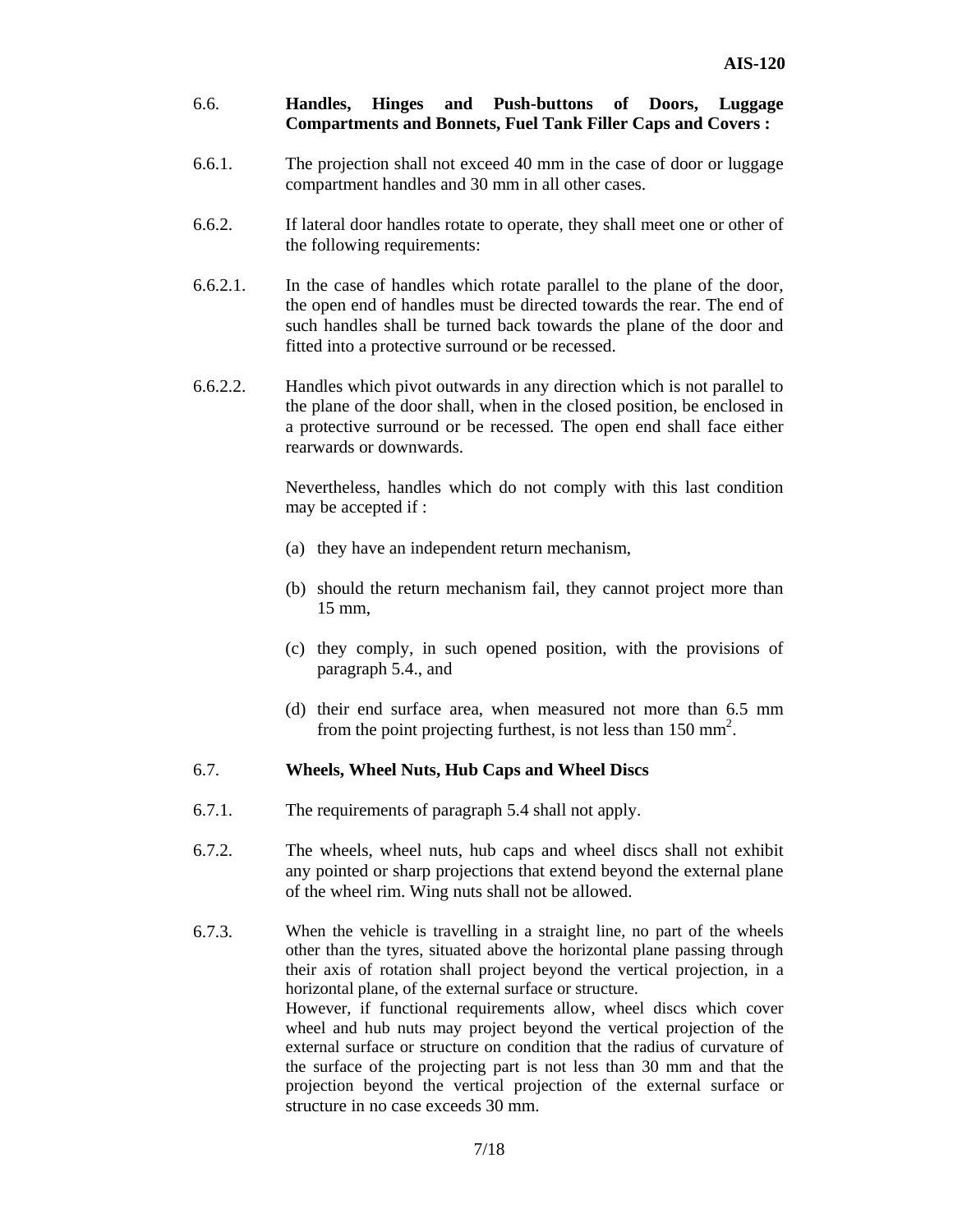#### 6.8. **Sheet-metal Edges**

6.8.1. Sheet-metal edges, such as gutter edges and the rails of sliding doors, shall not be permitted unless they are folded back or are fitted with a shield meeting the requirements of this standard which are applicable to it.

> An unprotected edge shall be considered to be folded back either if it is folded back by approximately  $180^\circ$ , or if it is folded towards the bodywork in such a manner that it cannot be contacted by a sphere having a diameter of 100 mm.

> The requirements of paragraph 5.4 shall not apply to the following sheet metal edges: rear edge of bonnet and front edge of rear luggage boot.

#### 6.9. **Body Panels**

6.9.1. Folds in body panels may have a radius of curvature of less than 2.5 mm, provided that it is not less than one-tenth of the height "H" of the projection, measured in accordance with the method described in paragraph A1. of Annex A.

# 6.10. **Lateral Air or Rain Deflectors**

6.10.1. Lateral deflectors shall have a radius of curvature of at least 1 mm on edges capable of being directed outwards.

# 6.11. **Jacking Brackets and Exhaust Pipes**

6.11.1. The jacking brackets and exhaust pipe(s) shall not project more than a distance of 10 mm beyond the vertical projection of the floor line lying vertically above them. As an exception to this requirement, an exhaust pipe may project more than 10 mm beyond the vertical projection of the floor line, so long as it terminates in rounded edges, the minimum radius of curvature being 2.5 mm.

# 6.12. **Air Intake and Outlet Flaps**

6.12.1 Air intake and outlet flaps shall meet the requirements of paragraphs 5.2, 5.3 and 5.4 in all positions of use.

#### 6.13. **Roof**

- 6.13.1. Opening roofs shall be considered only in the closed position.
- 6.13.2. Convertible vehicles shall be examined with the hood in both the raised and lowered positions.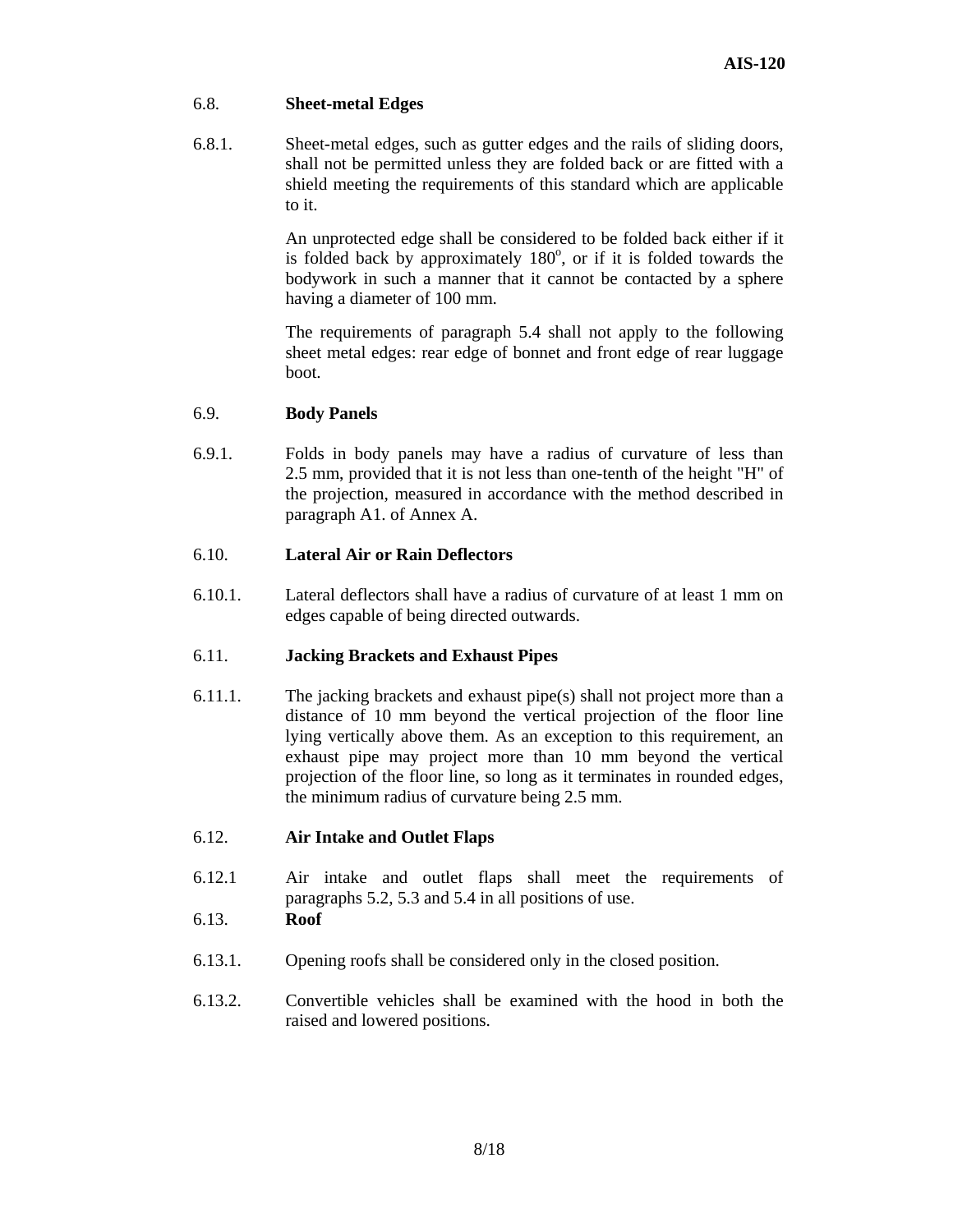- 6.13.2.1. With the hood lowered, no examination shall be made of the vehicle inside an imaginary surface formed by the hood when in the raised position.
- 6.13.2.2. Where a cover for the linkage of the hood when folded is provided as standard equipment, the examination shall be made with the cover in position.

#### 6.14. **Windows**

- 6.14.1. Windows which move outwards from the external surface of the vehicle shall comply with the following provisions in all positions of use:
- 6.14.1.1 no exposed edge shall face forwards;
- 6.14.1.2 no part of the window shall project beyond the extreme outer edge of the vehicle.

#### 6.15. **Registration Plate brackets**

6.15.1 Supporting brackets provided by the vehicle manufacturer for registration plates shall comply with the requirements of paragraph 5.4.of this standard if they are contactable by a 100 mm diameter sphere when a registration plate is fitted in accordance with the vehicle manufacturer's recommendation.

#### 6.16. **Luggage Racks and Ski Racks**

- 6.16.1 Luggage racks and ski racks shall be so attached to the vehicle that positive locking exists in at least one direction and that horizontal, longitudinal and transverse forces can be transmitted which are at least equal to the vertical load-bearing capacity of the rack as specified by its manufacturer. For the test of the luggage rack or ski rack fixed to the vehicle according to the manufacturer's instructions, the test loads shall not be applied at one point only.
- 6.16.2 Surfaces which, after installation of the rack, can be contacted by a sphere of 165 mm diameter shall not have parts with a radius of curvature less than 2.5 mm, unless the provisions of paragraph 6.3. can be applied.
- 6.16.3 Fastening elements such as bolts that are tightened or loosened without tools shall not project more than 40 mm beyond the surfaces referred to in 6.16.2., the projection being determined according to the method prescribed in paragraph 2 of Annex A, but using a sphere of 165 mm diameter in those cases where the method prescribed in paragraph A2.2 of that Annex is employed.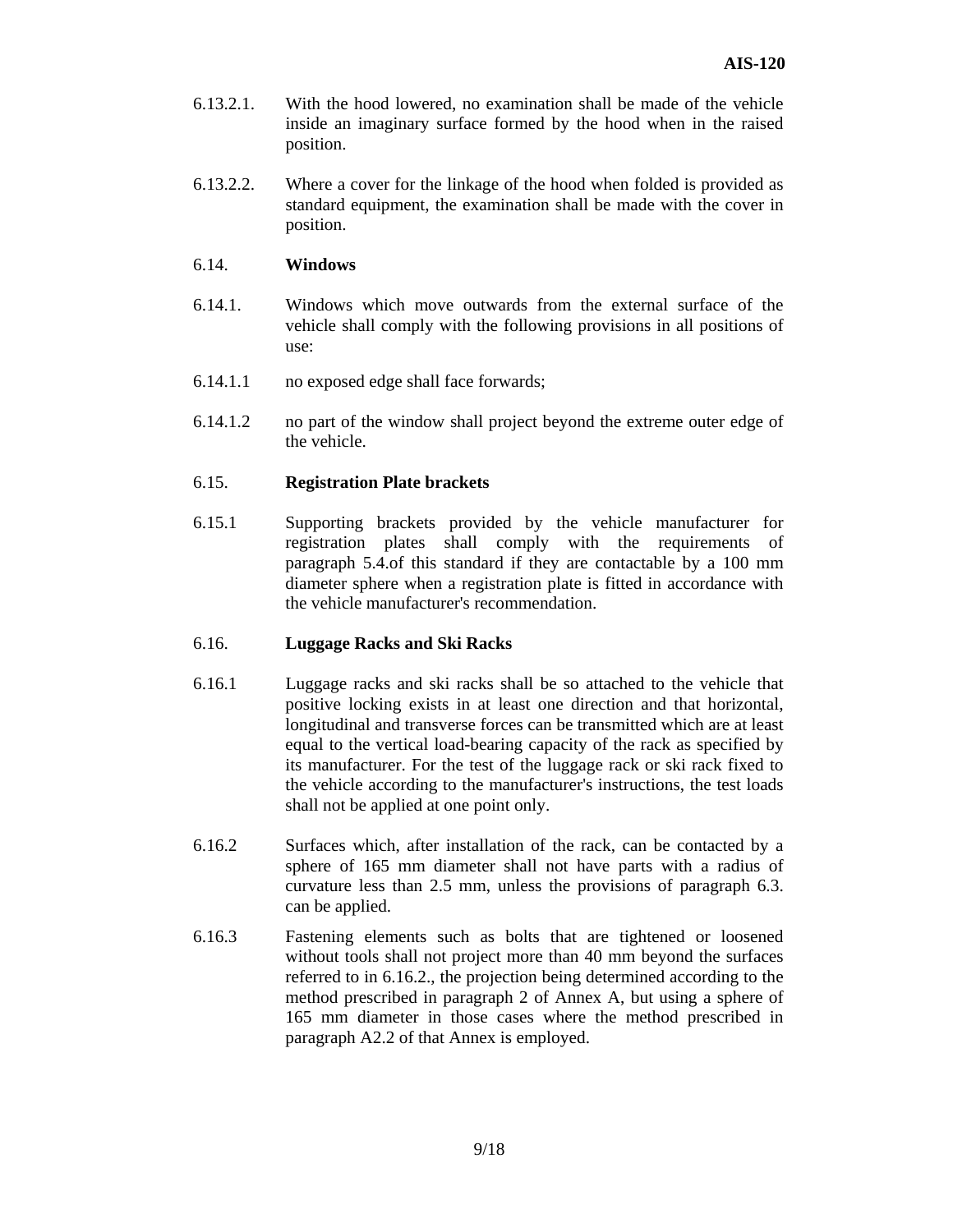#### 6.17 **Aerials**

- 6.17.1 Radio receiving and transmitting aerials shall be fitted to the vehicle in such a way that if their unattached end is less than 2 m from the road surface in any position of use specified by the manufacturer of the aerial, it shall be inside the zone bounded by the vertical planes which are 10 cm inside the extreme outer edge of the vehicle as defined in paragraph 2.6.
- 6.17.2 Furthermore, aerials shall also be so fitted to the vehicle, and if necessary their unattached ends so restricted, that no part of the aerials protrude beyond the extreme outer edge of the vehicle as defined in paragraph 2.6.
- 6.17.3 Shafts of aerials may have radii of curvature of less than 2.5 mm. However, the unattached ends shall be fitted with fixing cappings, the radii of curvature of which are not less than 2.5 mm.
- 6.17.4 The bases of aerials shall not project more than 40 mm when determined according to the procedure of Annex A, paragraph A2.
- 6.17.4.1 In cases where by the absence of a flexible shaft or part it is not possible to identify what the base is of an aerial this requirement is deemed to be met if, after a horizontal force of not more than 50 daN in forward and rearward direction is applied by a flat-ended ram of not more than 50 mm diameter at the most salient part of the aerial:
	- (a) the aerial bends towards the support and does not project more than 40 mm, or
	- (b) the aerial breaks off and the remaining part of the aerial does not show any sharp or dangerous part that can be contacted by the 100 mm sphere and does not project more than 40 mm.
- 6.17.4.2 Paragraphs 6.17.4 and 6.17.4.1 shall not apply to aerials located behind the vertical transversal plane passing through the "R" point of the driver, provided that the maximum projection of the aerial including its housing does not exceed 70 mm when determined according to the procedure of Annex A, paragraph A2.

If the aerial is located behind that vertical plane but projects more than 70 mm, paragraph 6.17.4.1 shall apply using a projection limit of 70 mm instead of 40 mm.

# **7. EXTENSION OF APPROVALS**

- 7.1 Every modification pertaining to the information, even if the changes are not technical in nature declared in accordance with Annex B shall be intimated by the manufacturer to the Testing Agency.
- 7.1.1 If the changes are in parameters not related to the provisions, no further action need be taken.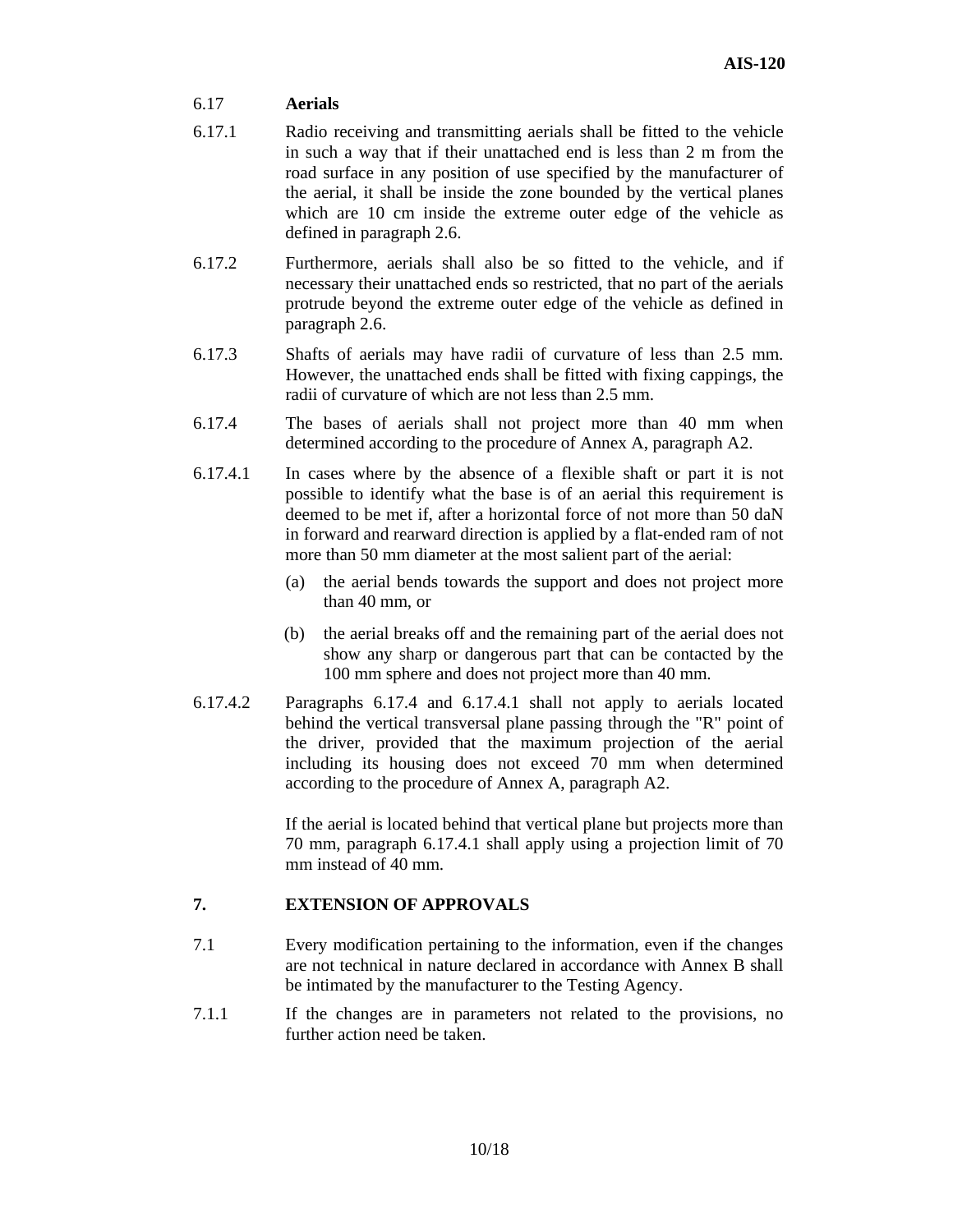- 7.1.2 If the changes are in parameters related to the provisions, the testing agency, which has issued the certificate of compliance, shall then consider, whether, the external projections with the changed specifications still complies with provisions, or
- 7.2 Any further verification is required to establish compliance,

#### **8.0 TRANSITIONAL PROVISIONS**

- 8.1 At the request of the applicant, Type Approvals for compliance to AIS-120: 2014, shall be granted by test agencies from  $16<sup>th</sup>$  May 2013 Such Type Approvals shall be deemed to be compliance to IS 13942 : 1994.
- 8.2 At the request of applicant, Type Approval to the compliance to IS 13942:1994 shall be granted up to the notified date of implementation of AIS-120:2014.

#### **9 AMENDMENTS TO UN REGULATIONS AFTER THE LEVEL DESCRIBED IN 0.3 OF INTRODUCTION**

9.1 Acceptance of changes in UN Regulations after the level described in 0.3 of Introduction shall be as per AIS-000 as amended form time to time, as applicable, unless otherwise stated in this standard.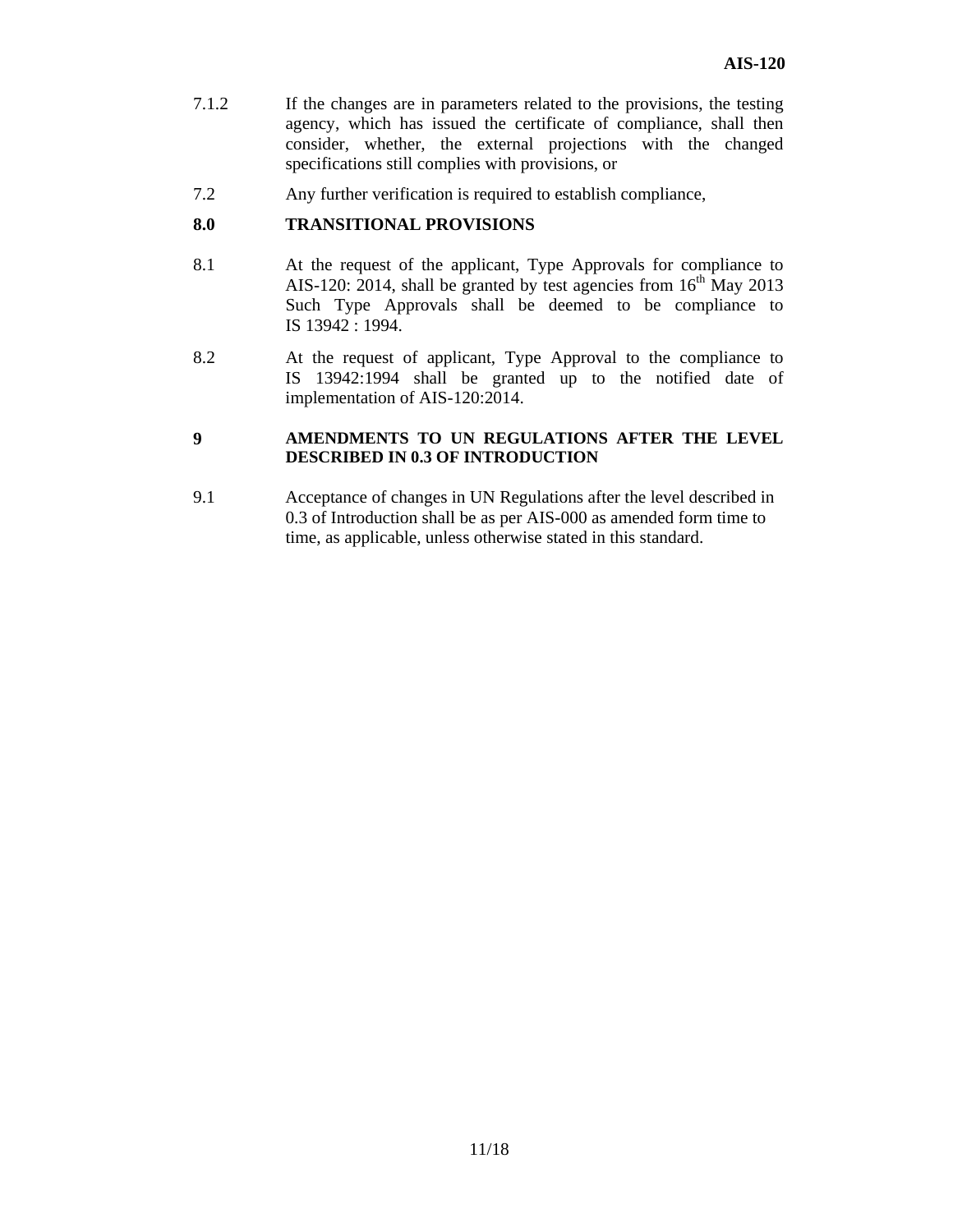#### **ANNEX A**  (See 2.7)

#### **METHOD OF DETERMINING THE DIMENSIONS OF PROJECTIONS AND GAPS**

#### **A 1. Method of determining the height of the projection of folds in body panels**

- A 1.1. The height H of a projection is determined graphically by reference to the circumference of a 165 mm diameter circle, internally tangential to the external outline of the external surface at the section to be checked.
- A 1.2. H is the maximum value of the distance, measured along a straight line passing through the centre of the 165 mm diameter circle, between the circumference of the aforesaid circle and the external contour of the projection (see Figure 2).
- A 1.3. In cases where it is not possible for a 165 mm diameter circle to contact externally part of the external outline of the external surface at the section under consideration, the surface outline in this area will be assumed to be that formed by the circumference of the 100 mm diameter circle between its tangent points with the external outline (see Figure 3).
- A 1.4. Drawings of the necessary sections through the external surface shall be provided by the manufacturer to allow the height of the projections referred to above to be measured.

#### **A 2. Method of determining the dimension of the projection of a component mounted on the external surface**

- A 2.1. The dimension of the projection of a component which is mounted on a convex surface may be determined either directly or by reference to a drawing of an appropriate section of this component in its installed condition.
- A 2.2. If the dimension of the projection of a component which is mounted on a surface other than convex cannot be determined by simple measurement, it shall be determined by the maximum variation of the distance of the centre of a 100 mm diameter sphere from the nominal line of the panel when the sphere is moved over and is in constant contact with that component.

Figure 4 shows an example of the use of this procedure.

#### **A 3. Method of determining the projection of headlamp visors and rims**

A 3.1. The projection from the external surface of the headlamp shall be measured horizontally from the point of contact of a 100 mm diameter sphere as shown in Figure 5.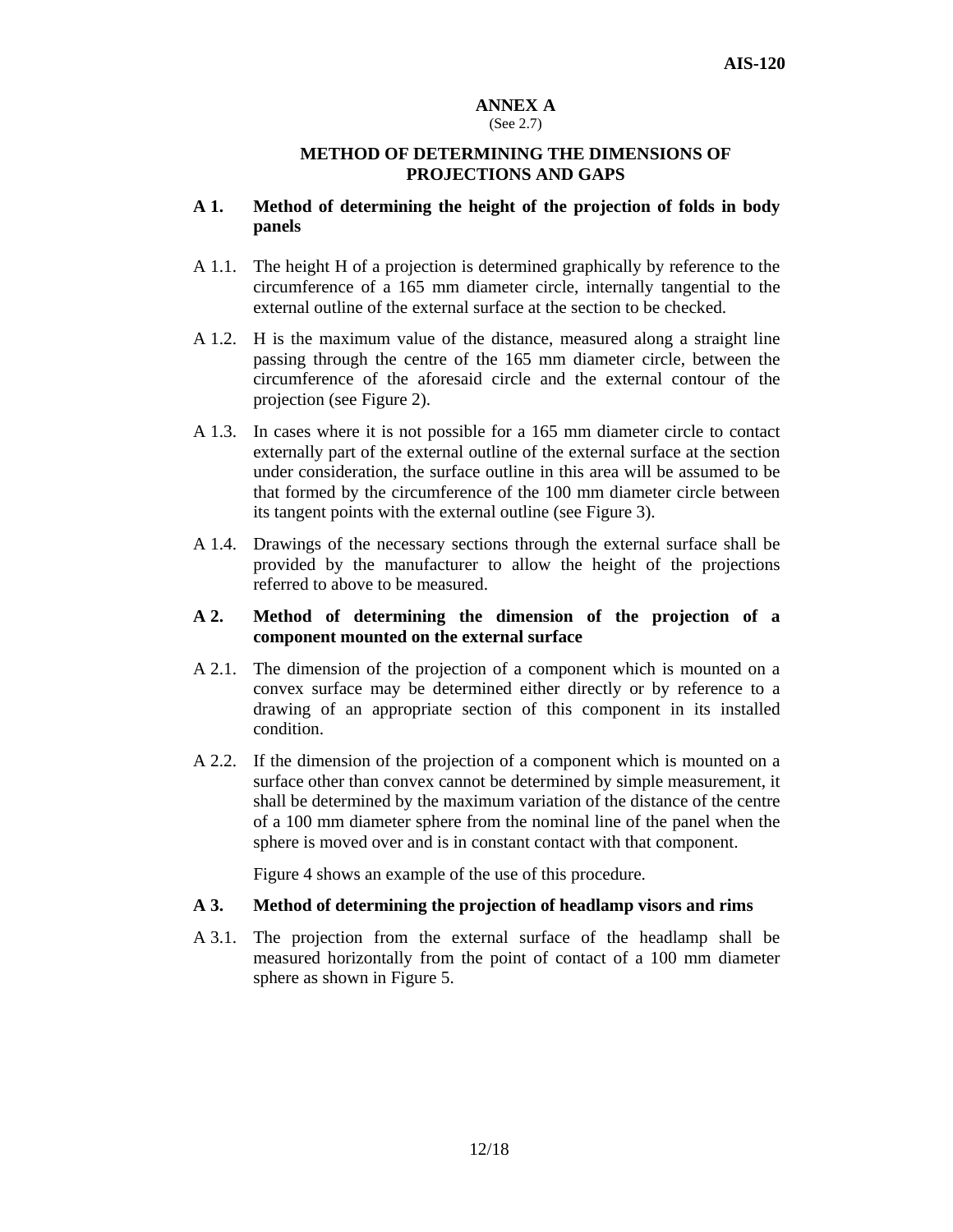# **A 4. Method of determining the dimension of a gap or the space between**

#### **Elements of a grille**

A 4.1. The dimension of a gap or space between elements of a grille shall be determined by the distance between two planes passing through the points of contact of the sphere and perpendicular to the line joining those points of contact.

Figures 6 and 7 show examples of the use of this procedure.



 **Figure 2** 



 **Figure 3**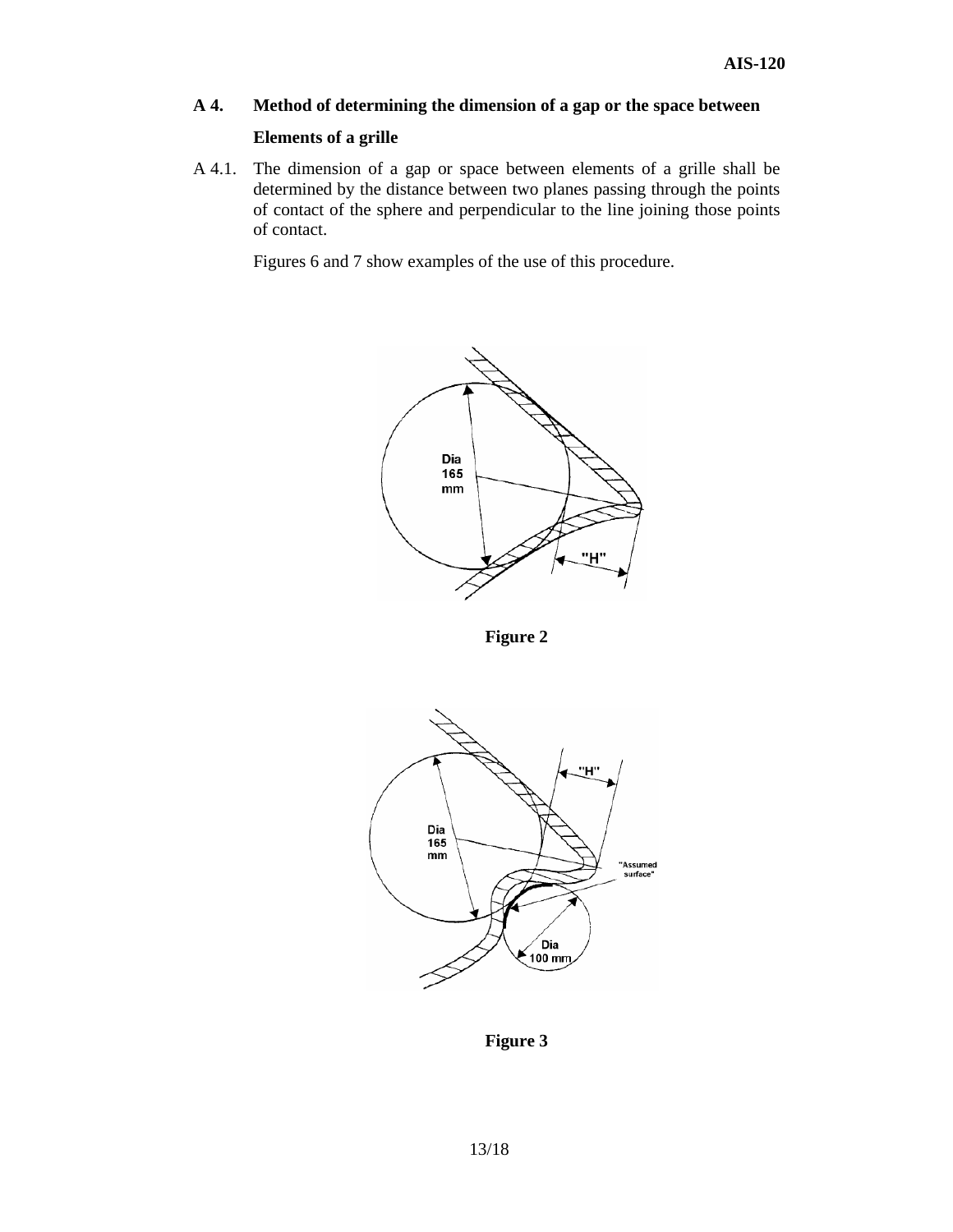

 **Figure 4** 



 **Figure 5** 



 **Figure 6**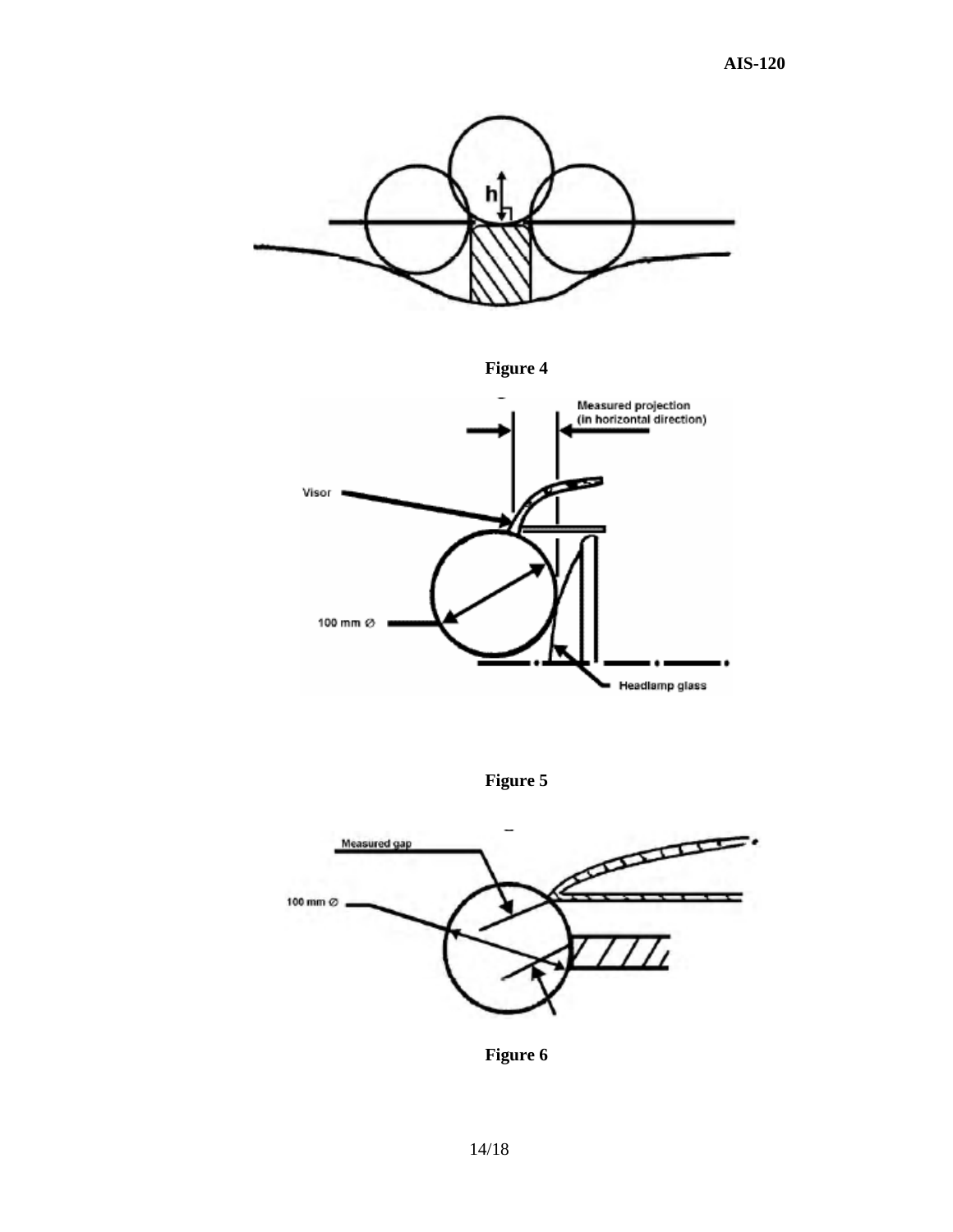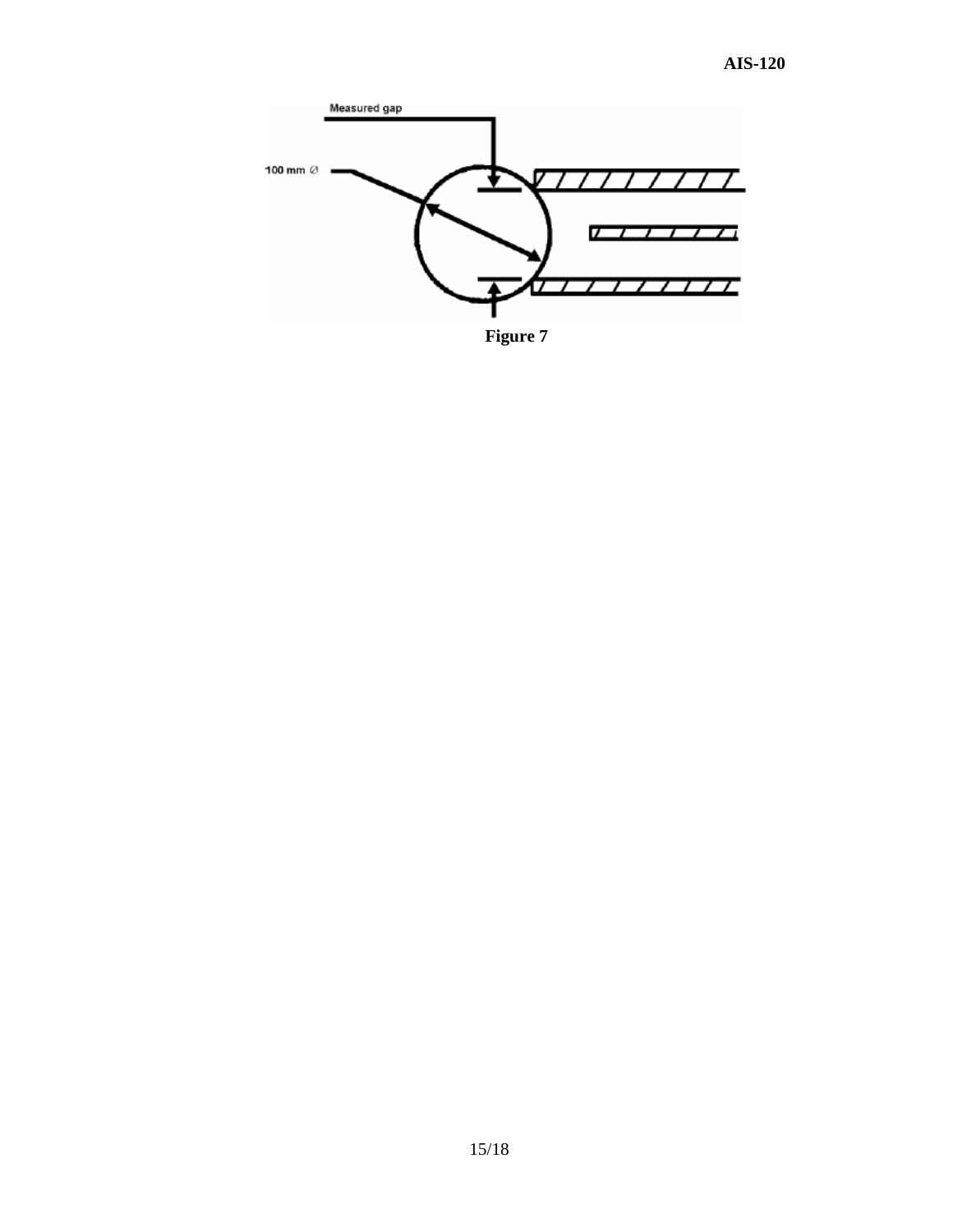#### **ANNEX B**

#### (See 4.2)

#### **TECHNICAL INFORMATION TO BE SUBMITTED BY VEHICLE MANUFACTURER**

- **B.1** Name and Address of the Manufacturer
- **B.2** Manufacturing Plant and Address
- **B.3** Telephone No.
- **B.4** FAX No.
- **B.5** E-mail address
- **B.6** Contact Person
- **B.7** Model and its Variants
- **B.8** Ornaments, mm
- **B.9** Projection for head light, mm
- **B.10** Radiator grilles (Applicable of on external surface), mm
- B.10.1 Gap between individual elements, mm
- B.10.2 Radius of curvature of individual element , mm
- **B.11** Body Panel (In case of radius of curvature of folds in body panels are less than 2.5 mm the scaled drawing of folds contour and H value as per Annex A of this standard is required to be submitted)
- **B.12** Radius of curvature of lateral Rain/Air deflector, mm
- **B.13** It shall be accompanied by the following documents in triplicate:
- B.13.1 Photographs of the front, rear and side parts of the vehicle taken at an angle 30 to 45 to the vertical longitudinal median plane of the vehicle;
- B.13.2 Drawings, with dimensions, of the bumpers and, where appropriate:
- B.13.3 Drawings of certain external projections and if applicable drawings of certain sections of the external surface referred to in 6.9.1.
- B.13.4 For every type of any one of the devices referred to in paragraph 6.16 and 6.17.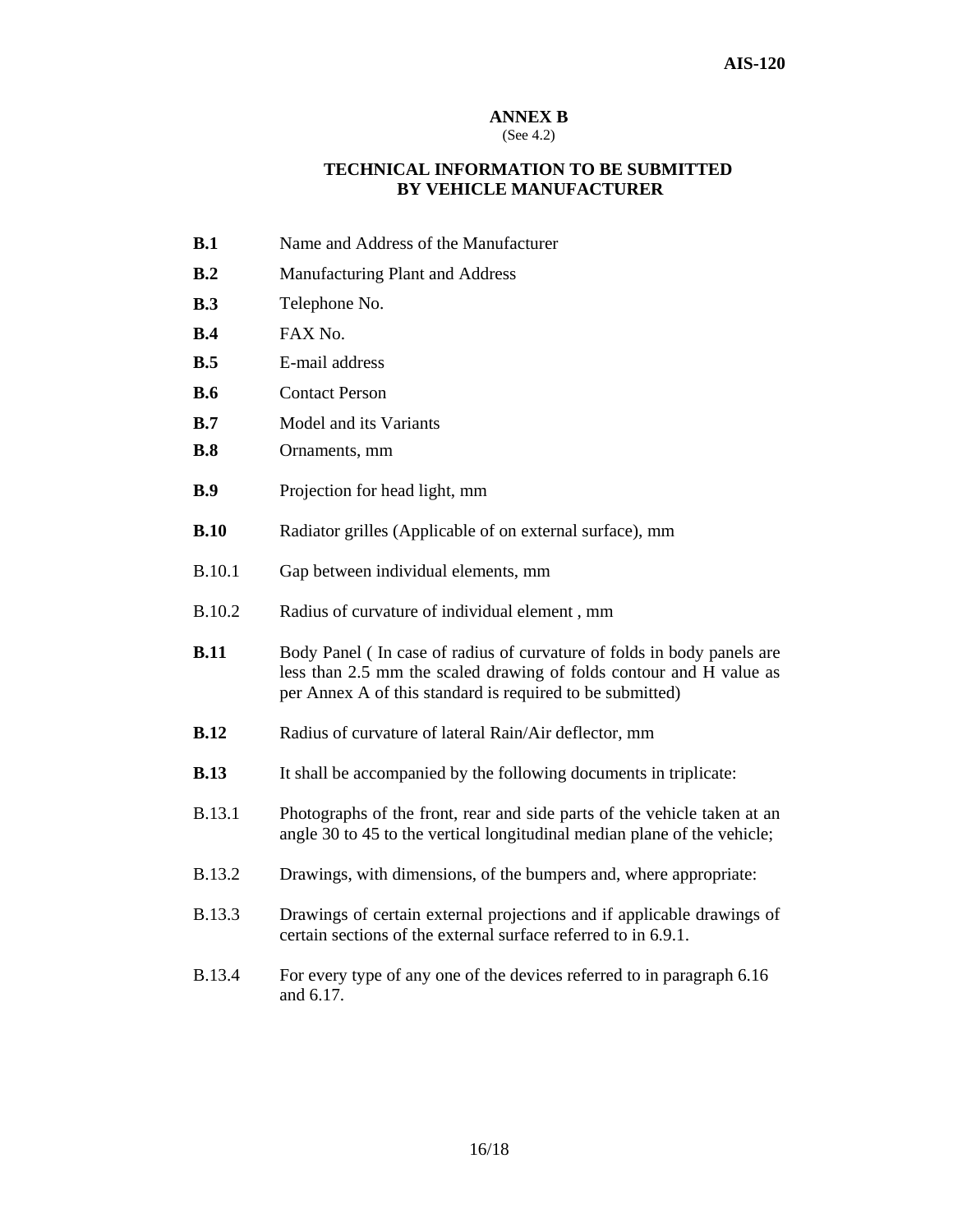# **ANNEX C**

(See Introduction)

# **COMPOSITION OF AISC PANEL ON**

# **External Projections - Performance Requirements \***

| <b>Convener</b>       |                                                                                        |  |
|-----------------------|----------------------------------------------------------------------------------------|--|
| Mr. Jitendra Malhotra | Maruti Suzuki India Ltd (SIAM)                                                         |  |
| <b>Members</b>        | <b>Representing</b>                                                                    |  |
| Mr. A. Akbar Badusha  | The Automotive Research Association of India (ARAI)                                    |  |
| Mr. D. P. Saste       | Central Institute of Road Transport (CIRT)                                             |  |
| Representative from   | International Centre for Automotive Technology (ICAT)                                  |  |
| Representative from   | Vehicle Research & Dev. Estt. (VRDE)                                                   |  |
| Dr. N. Karuppaiah     | National Automotive Testing and R&D Infrastructure<br>Project (NATRIP)                 |  |
| Mr. K. K. Gandhi      | Society of Indian Automobile Manufacturers (SIAM)                                      |  |
| Mr. P. K. Banerjee    | Society of Indian Automobile Manufacturers (SIAM)<br>(Tata Motors Ltd)                 |  |
| Mr. Sanjay Tank       | Society of Indian Automobile Manufacturers (SIAM)<br>(Mahindra and Mahindra Ltd)       |  |
| Mr. Nagendra H. V.    | Society of Indian Automobile Manufacturers (SIAM)<br>(Toyota Kirloskar Motor Pvt. Ltd) |  |
| Mr. Prakash Vemali    | Society of Indian Automobile Manufacturers (SIAM)<br>(Mercedes Benz India Ltd.)        |  |
| Mr. Sumit Sharma      | Society of Indian Automobile Manufacturers (SIAM)<br>(Volkswagen India Private Ltd.)   |  |
| Mr. T.C. Gopalan,     | <b>Tractor Manufacturers Association (TMA)</b>                                         |  |
| Mr. Uday Harite       | <b>Automotive Component Manufacturers Association</b><br>(ACMA)                        |  |
| Mr. P. C. Joshi       | Bureau of Indian Standards (BIS)                                                       |  |

\* At the time of approval of this Automotive Industry Standard (AIS)